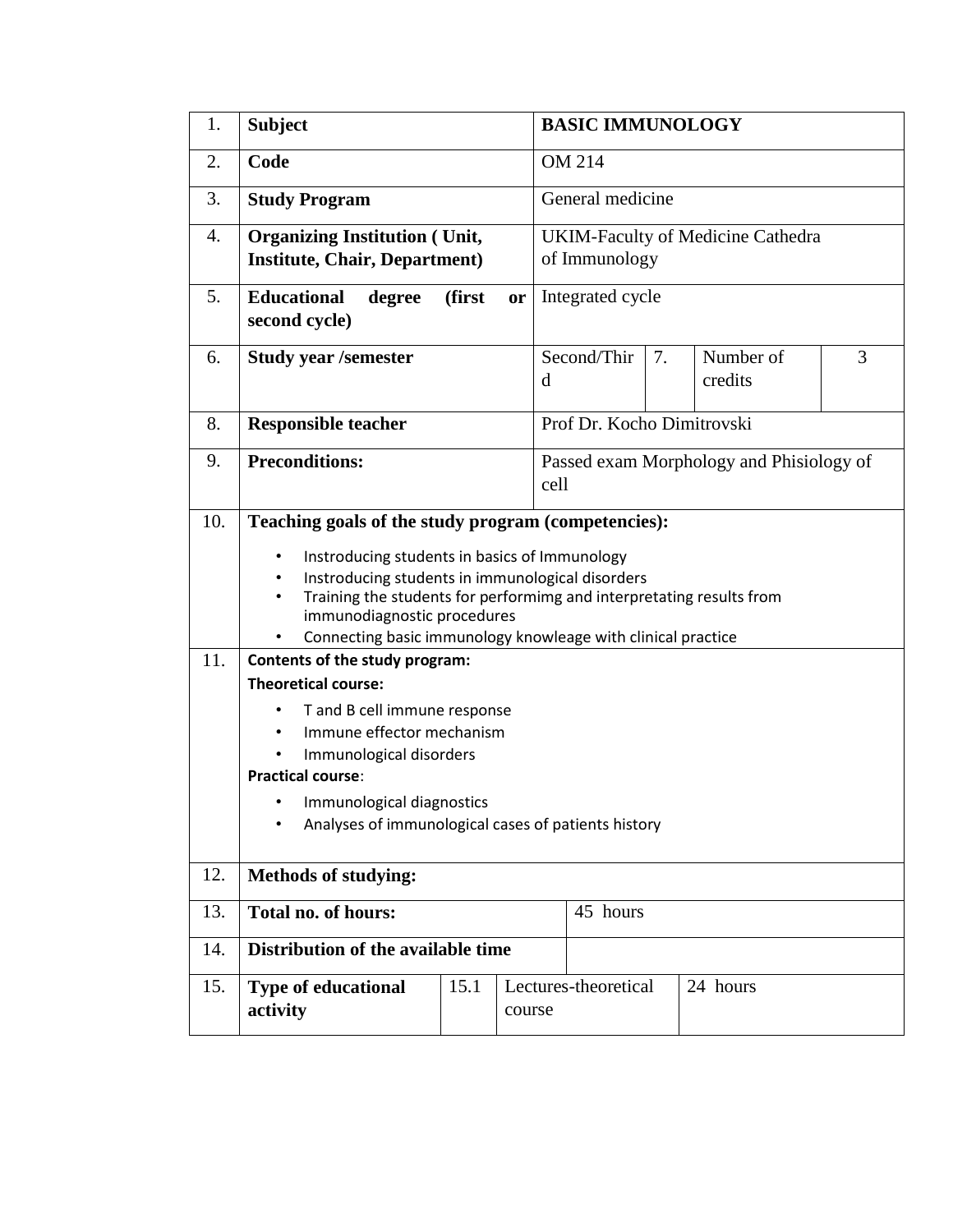|     |                                                     |                                     | 15.2             | Practicals (laboratory,                                                       | 21 hours          |  |
|-----|-----------------------------------------------------|-------------------------------------|------------------|-------------------------------------------------------------------------------|-------------------|--|
|     |                                                     |                                     |                  | clinical),<br>seminars, team<br>work                                          |                   |  |
| 16. | Other types of<br>activities                        |                                     | 16.1             | Project assignments                                                           | hours             |  |
|     |                                                     |                                     | 16.2             | Individual tasks                                                              | $\ldots$ hours    |  |
|     |                                                     |                                     | 16.3             | Home studying                                                                 | $\ldots$ hours    |  |
| 17. |                                                     | <b>Assessment of knowledge:</b>     |                  |                                                                               |                   |  |
|     | points                                              |                                     |                  |                                                                               |                   |  |
|     | 17.1                                                | <b>Tests</b>                        |                  |                                                                               | 18 min. - 30 max. |  |
|     |                                                     |                                     |                  | 3 Continuous tests<br>total points<br>$12 - 20.$<br>$6-10$<br>Complete: 18-30 |                   |  |
|     | Final exam                                          |                                     |                  | Subject:                                                                      |                   |  |
|     |                                                     |                                     |                  |                                                                               | 25 min. - 42max.  |  |
|     |                                                     |                                     |                  | Practical exam                                                                | 17 points         |  |
|     |                                                     |                                     |                  | Oral exam                                                                     | 25. points        |  |
|     | 17.2<br>Seminar work/project                        |                                     |                  |                                                                               | 1 min.- 2max.     |  |
|     |                                                     | (presentation: written and<br>oral) |                  | Seminar works                                                                 | 2 points          |  |
|     | 17.3                                                | Active participation                |                  |                                                                               | min.-max.         |  |
|     |                                                     |                                     |                  | Theoretical course                                                            | points 1-3        |  |
|     |                                                     |                                     |                  | Practical course                                                              | points 4-7        |  |
| 18. | Knowledge assessment<br>criteria:<br>(points/grade) |                                     |                  | up to 59 points                                                               | $5$ (five) F      |  |
|     |                                                     |                                     | 60 to 68 points  |                                                                               | $6$ (six) E       |  |
|     |                                                     |                                     | 69 to 76 points  |                                                                               | 7 (seven) D       |  |
|     |                                                     |                                     | 77 to 84 points  |                                                                               | 8 (eight) C       |  |
|     |                                                     |                                     | 85 to 92 points  |                                                                               | 9 (nine) B        |  |
|     |                                                     |                                     | 93 to 100 points |                                                                               | $10$ (ten) A      |  |